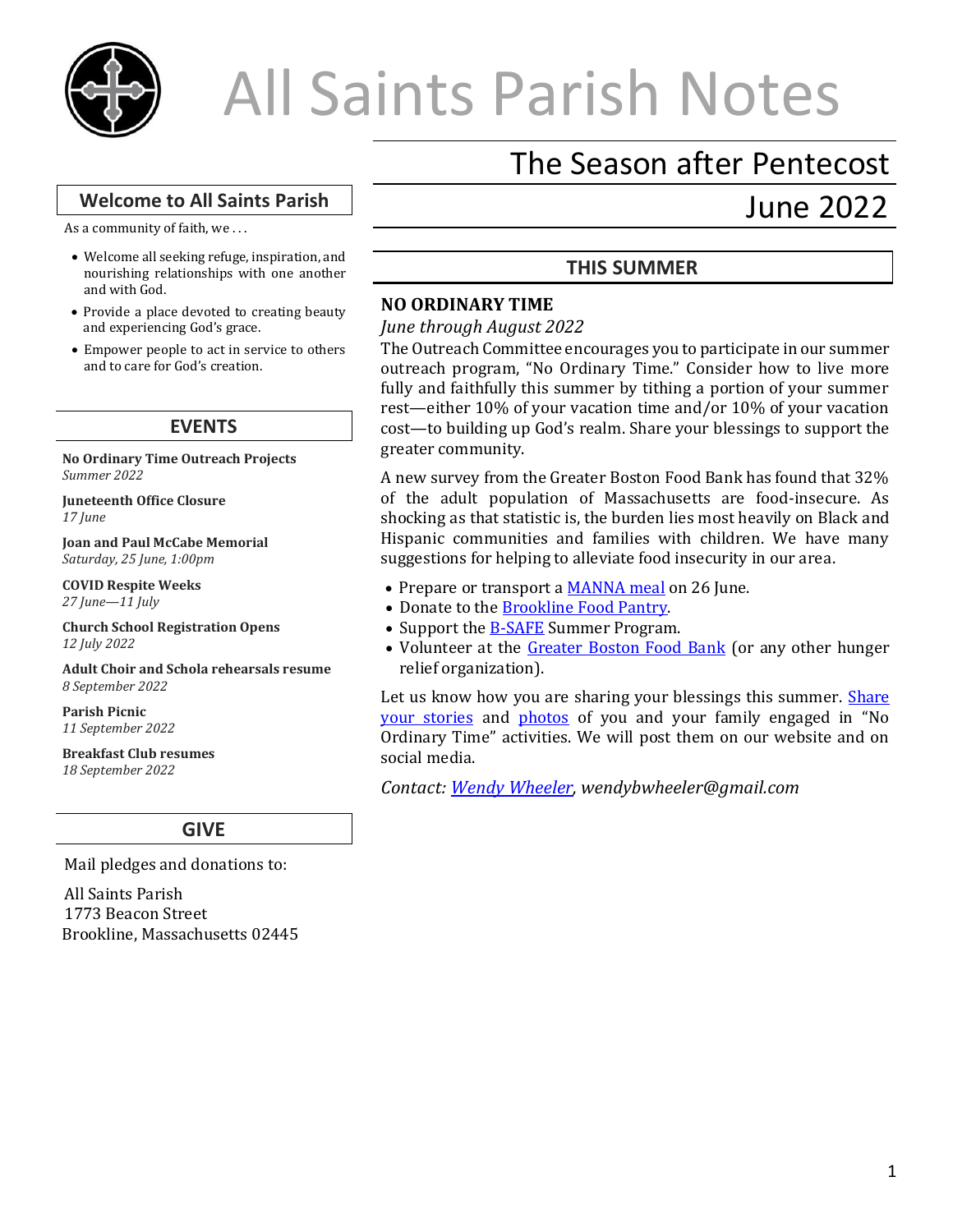# **CONNECT**

#### **MAY VESTRY UPDATE**

At the 18 May 2022 meeting, the Vestry:

- Voted to approve the Outreach Committee's summer program, "No Ordinary Time."
- Discussed their conversations with various All Saints committee coordinators and other parishioners and what they had learned of people at All Saints living out our values.
- Heard a presentation from Richard about what is involved in running a capital campaign and discussed whether All Saints might be ready for such a campaign.
- Received a preview of the topics to be discussed at the Vestry Retreat on 11 June.
- Heard about Welcome Committee projects to improve the experiences of visitors and new members of the parish. We will need volunteers to help coordinate these efforts.

#### **MEN'S BOOK GROUP**

#### *Saturdays,11 June and 25 June, 8:00 am, via Zoom*

The Men's Book Group will meet at 8:00 am on 11 June and 25 June to talk about Thomas Merton's "[The Seven](https://en.wikipedia.org/wiki/The_Seven_Storey_Mountain)  [Storey Mountain](https://en.wikipedia.org/wiki/The_Seven_Storey_Mountain)," sometimes called a modern-day "Confessions of St. Augustine." A brilliant and passionate young man's search for peace and faith leads Merton, at the age of twenty-six, to take vows in one of the most demanding Catholic orders—the Trappist monks. At the Abbey of Gethsemani, "the four walls of my new freedom," Thomas Merton struggles to withdraw from the world, but only after he has fully immersed himself in it. Join us!

*Contact[: Alan,](mailto:Mclellan.alan@gmail.com?subject=MBG) Mclellan.alan@gmail.com to be added to the Men's Book Group email list.*

# **CO-OP FIFTIETH ANNIVERSARY REUNION**

*Saturday, 18 June, 12:00 noon to 4:00 pm*

Save the date for the Corner Co-op's fiftieth anniversary reunion. More details will be available in next week's *Parish Notes*. We are celebrating in person on 18 June, from noon to 4:00 pm. Everyone is welcome. Please follo[w this link](https://cornercoop.org/events-2/) for more information, or see our website for the [full announcement](https://allsaintsbrookline.org/corner-co-op-nursery-school-50th-anniversary-reunion/) from Rosie Kamal, the former Teacher-Director of the Co-op.

*Contact: [questions@cornercoop.org.](mailto:questions@cornercoop.org)*

#### *18 June, 8:00 am, via Zoom*

In recognition of LGBTQ+ Pride month, the Religion and Culture Reading Group is discussing *Go [Tell](https://bookshop.org/books/go-tell-it-on-the-mountain-9780792796138/978037570187) It On the [Mountain](https://bookshop.org/books/go-tell-it-on-the-mountain-9780792796138/978037570187)* by James Baldwin. This 1953 semiautobiographical novel is considered a classic of 20th century literature. It explores topics of spirituality and sexuality. E-mail [Wendy Wheeler](mailto:wendybwheeler@gmail.com?subject=Religion%20and%20Culture%20BG) for the Zoom link. *Contact[: Laura Daniels,](mailto:catalyze93@gmail.com?subject=Religion%20and%20Culture%20Book%20Group) catalyze93@gmail.com, o[r Wendy,](mailto:wendybwheeler@gmail.com?subject=R+L%20Book%20Group) wendybwheeler@gmail.com*

# **THANK YOU**

Many thanks to Stephan and the choirs for leading us in worship during the 2021-2022 program year. They dedicated over 130 hours of rehearsal to offer more than 170 anthems this season.

The Adult Choir and Schola provided music for 39 Sunday morning eucharists, ten complines, six special liturgies, three Evensongs, and Lessons and Carols.

We also offer special thank yous to Charlie Evett and Andrew Miller for sharing their gifts and leadership as bass section leaders.

Charlie is retiring from his position after 25 years in the choir. He will continue sing. Andrew is moving to Illinois in August after four seasons as the baritone section leader.

# **MOTHERS DAY WALK FOR PEACE**

Thank you to all the walkers and donors. The All Saints team raised \$4,800 for the Louis D. Brown Peace Institute, exceeding our team goal.

# **SERVE**

## **SIGN UP TO HOST SUMMER SOCIAL HOUR**

Starting on 5 June and continuing through 4 September (Labor Day weekend), we host our social hours on the lawn (weather permitting). We keep it simple by serving cookies and juice or lemonade whether indoors or out. The cookies, cups, and napkins are in the cupboard. You provide the juice or lemonade. Thank you to everyone who has signed up so far. Please sign up for a turn or two [during the summer.](https://docs.google.com/document/d/15pb8mSvwu8knVf72nZpw3r5VldLXg64inuHW6fpAtJY/edit)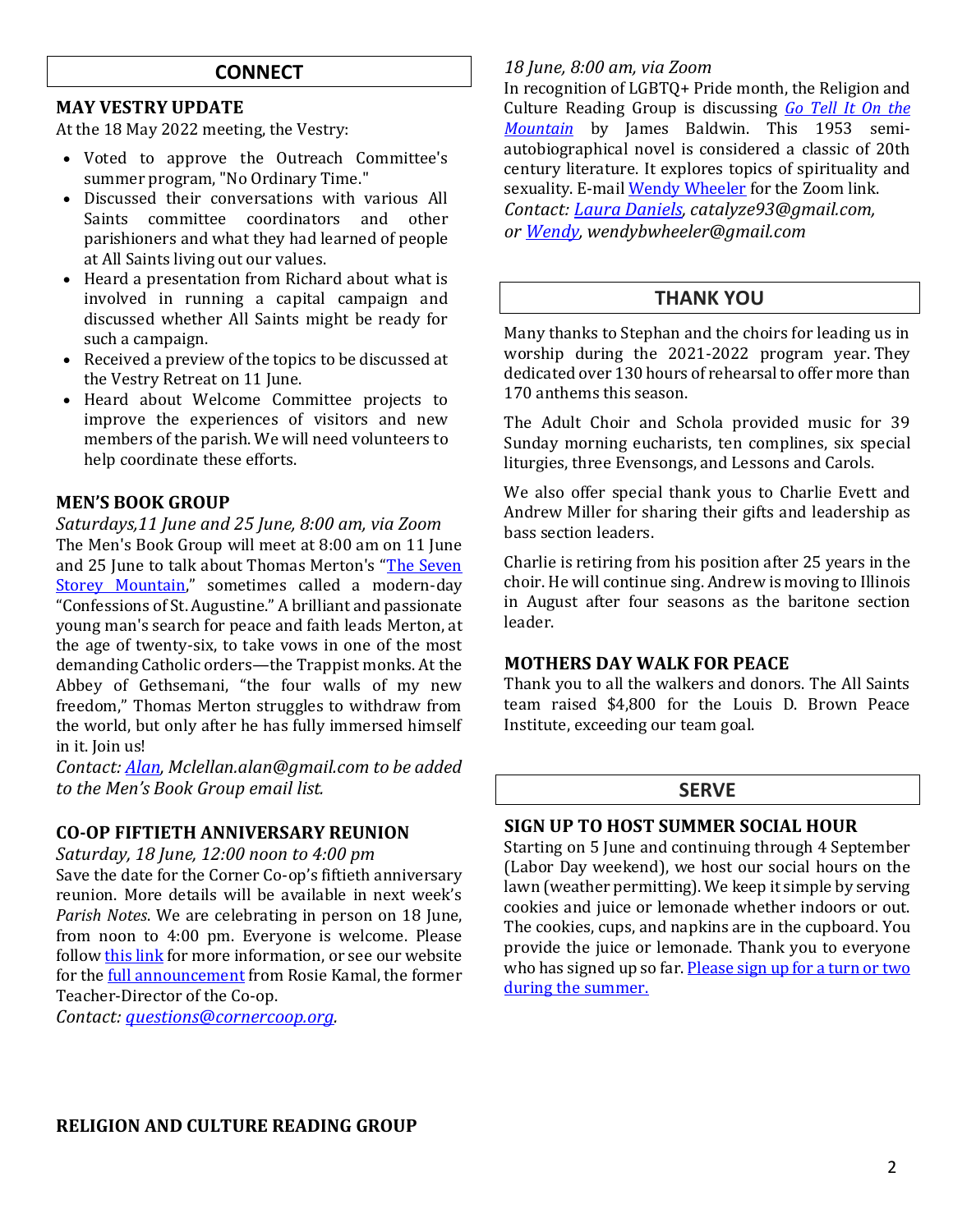# **SUMMER MANNA MEALS**

Prepare a casserole for our unhoused neighbors in Boston. For more information about this ministry or to sign up, please see our [website.](https://allsaintsbrookline.org/help-prepare-manna-meal/)

# *JUNE OPPORTUNITIES*

• *Casserole Kit Pickup*

*Sunday, 19 June, 10:00 am to 2:00 pm, or weekdays during office hours.*

• *Casserole Dropoff Sunday, 26 June, after church, by noon*

*June Contact: [Ginny Adams,](mailto:gjadams1@gmail.com?subject=MANNA) gjadams1@gmail.com*

# *JULY OPPORTUNITIES*

#### • *Casserole Kit Pickup*

*Sunday, 17 July, 10:00 am to 2:00 pm, or weekdays during office hours.*

• *Casserole Dropoff Sunday, 24 July, after church, by noon*

*July Contact: [Ginny Adams](mailto:gjadams1@gmail.com?subject=MANNA)*

# *AUGUST OPPORTUNITIES*

- *Casserole Kit Pickup Sunday, 14 August, 10:00 am to 2:00 pm, or weekdays during office hours.*
- *Casserole Dropoff Sunday, 21 August, after church, by noon*

*August Contact: [Mary Urban Keary,](mailto:mukeary@gmail.com?subject=MANNA) mukeary@gmail.com*

# **CHILDREN AND YOUTH**

#### **BREAKFAST CLUB SCHEDULE**

The Breakfast Club is on break for the summer. We look forward to seeing you again on 11 September for Welcome Back Sunday and on 18 September for the first Sunday of Breakfast Club. You may view a video of the 2021-22 church school year [HERE.](https://drive.google.com/file/d/1NEwYfhGjlx8jxKW3PctWKcaamH94XCcy/view?usp=sharing) Registration for 2022-23 will be open as of 12 July.

*Contact[: Tammy](mailto:familyminister@allsaintsbrookline.org)*

# **All Saints COVID Respite Summer Plans**

Clergy, staff, and parish leaders are preparing for summer and ways to realize our [COVID respite plans](https://allsaintsbrookline.org/covid-respite-plan-2022/) as encouraged by our bishops and authorized by the vestry in April. We hope that everyone at All Saints will find times of rest and renewal this summer. Everyone is encouraged to engage in or reflect on activities that are most restorative for them. Worship services will be held every Sunday morning at 10:30 am, and live streaming of services will continue. Pastoral care will continue uninterrupted, and evening staff will ensure the building is open for facility users. Below is an outline of activities that will be paused or modified for the summer.

22 May Breakfast Club and church school are on hiatus until 18 September. Registration for next year begins 12 July. 5 June Adult Choir and Schola are on their regular summer hiatus until 8 September. 11 June (Saturday) Vestry Retreat and June meeting. The vestry will not meet in July but will meet in August.